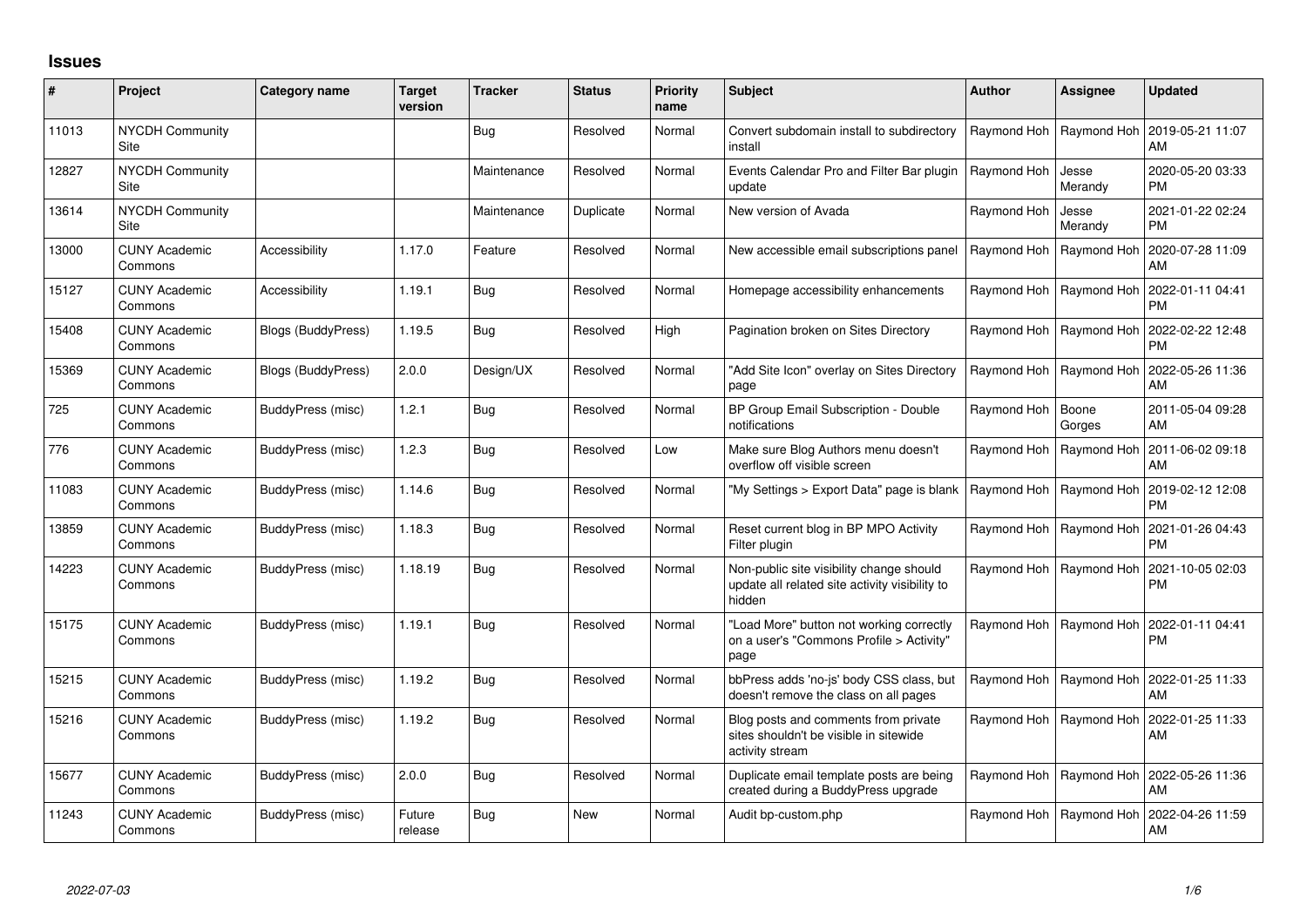| #     | Project                         | Category name              | <b>Target</b><br>version | Tracker    | <b>Status</b> | <b>Priority</b><br>name | <b>Subject</b>                                                                        | <b>Author</b>             | Assignee                  | <b>Updated</b>                                     |
|-------|---------------------------------|----------------------------|--------------------------|------------|---------------|-------------------------|---------------------------------------------------------------------------------------|---------------------------|---------------------------|----------------------------------------------------|
| 14276 | <b>CUNY Academic</b><br>Commons | Cavalcade                  | Not tracked   Bug        |            | Deferred      | Normal                  | Increase number of workers in Cavalcade                                               | Raymond Hoh   Raymond Hoh |                           | 2021-11-16 02:34<br><b>PM</b>                      |
| 9639  | <b>CUNY Academic</b><br>Commons | commonsinabox.org          | Not tracked   Bug        |            | Resolved      | Normal                  | Users having problems posting to the<br>forums                                        | Raymond Hoh               | Boone<br>Gorges           | 2018-04-20 11:37<br>AM                             |
| 14749 | <b>CUNY Academic</b><br>Commons | DiRT Integration           | 1.18.18                  | Bug        | Resolved      | Normal                  | 'Digital Research Tools" adminbar item<br>should not show when logged out             | Raymond Hoh               | Raymond Hoh               | 2021-09-07 11:51<br>AM                             |
| 13455 | <b>CUNY Academic</b><br>Commons | Domain Mapping             | 1.18.0                   | Bug        | Resolved      | Normal                  | Switch from WPMU Domain Mapping to<br>Mercator                                        |                           | Raymond Hoh   Raymond Hoh | 2020-12-08 11:18<br>AM                             |
| 14496 | <b>CUNY Academic</b><br>Commons | Domain Mapping             | Future<br>release        | Bug        | <b>New</b>    | Normal                  | Mapped domain SSO uses third-party<br>cookies                                         |                           | Raymond Hoh   Raymond Hoh | 2021-05-24 04:03<br><b>PM</b>                      |
| 3781  | <b>CUNY Academic</b><br>Commons | <b>Email Notifications</b> | 1.7.11                   | Bug        | Resolved      | Normal                  | Plain-text email formatting issues                                                    |                           | Raymond Hoh   Raymond Hoh | 2015-02-02 01:27<br>AM                             |
| 6043  | <b>CUNY Academic</b><br>Commons | <b>Email Notifications</b> | 1.9.28                   | <b>Bug</b> | Resolved      | Normal                  | Emails should not be sent to<br>noreply@commons.gc.cuny.edu                           |                           | Raymond Hoh   Raymond Hoh | 2016-09-19 05:33<br><b>PM</b>                      |
| 5313  | <b>CUNY Academic</b><br>Commons | <b>Email Notifications</b> | 1.10                     | Bug        | Resolved      | High                    | Migrate over to BuddyPress 2.5 Emails                                                 |                           | Raymond Hoh   Raymond Hoh | 2016-05-31 11:29<br>AM                             |
| 5652  | CUNY Academic<br>Commons        | <b>Email Notifications</b> | 1.10                     | Bug        | Resolved      | Normal                  | BP Email - Multiple Forum Post email<br>doesn't show content                          | Raymond Hoh               | Raymond Hoh               | 2016-06-27 04:14<br><b>PM</b>                      |
| 11998 | <b>CUNY Academic</b><br>Commons | <b>Email Notifications</b> | 1.15.12                  | Bug        | Resolved      | Normal                  | Groupblog post emails can potentially<br>contain the wrong content                    |                           |                           | Raymond Hoh   Raymond Hoh   2019-10-22 11:54<br>AM |
| 7217  | <b>CUNY Academic</b><br>Commons | Events                     | 1.10.6                   | Bug        | Resolved      | Normal                  | BP Event Organiser issues with WP 4.7<br>and Shortcake                                |                           | Raymond Hoh   Raymond Hoh | 2016-12-21 11:57<br><b>PM</b>                      |
| 9203  | <b>CUNY Academic</b><br>Commons | Events                     | 1.12.8                   | Bug        | Resolved      | Normal                  | Filters on the "My Events > Calendar"<br>page no longer display                       | Raymond Hoh               | Boone<br>Gorges           | 2018-02-12 09:40<br><b>PM</b>                      |
| 11891 | <b>CUNY Academic</b><br>Commons | Events                     | 1.15.10                  | Bug        | Resolved      | Normal                  | Private group calendar iCal URLs should<br>be accessible without logging in           |                           | Raymond Hoh   Raymond Hoh | 2019-09-24 11:09<br>AM                             |
| 4073  | <b>CUNY Academic</b><br>Commons | Group Forums               | 1.9                      | Bug        | Resolved      | Normal                  | Group forum search should show within<br>group layout                                 | Raymond Hoh   Raymond Hoh |                           | 2015-11-10 06:34<br><b>PM</b>                      |
| 9486  | <b>CUNY Academic</b><br>Commons | Group Forums               | 1.12.11                  | Bug        | Resolved      | Normal                  | Revision logs show up when quoting a full<br>forum post                               | Raymond Hoh   Raymond Hoh |                           | 2018-03-27 12:49<br><b>PM</b>                      |
| 14704 | <b>CUNY Academic</b><br>Commons | Group Forums               | 1.18.16                  | Bug        | Resolved      | Normal                  | <b>Additional bbPress fixes</b>                                                       | Raymond Hoh               | Raymond Hoh               | 2021-08-10 11:16<br>AM                             |
| 14945 | <b>CUNY Academic</b><br>Commons | Home Page                  | 1.19.0                   | Bug        | Resolved      | Normal                  | Fix News page display after new header<br>and footer                                  | Raymond Hoh   Raymond Hoh |                           | 2022-01-04 11:20<br>AM                             |
| 15480 | <b>CUNY Academic</b><br>Commons | Home Page                  | 1.19.5                   | Bug        | Resolved      | Normal                  | Ensure homepage caches are cleared<br>when blog posts are published on other<br>sites | Raymond Hoh               | Raymond Hoh               | 2022-03-08 12:26<br><b>PM</b>                      |
| 16296 | CUNY Academic<br>Commons        | Home Page                  | 2.0.2                    | Bug        | Resolved      | Normal                  | 'Visit Profile" link on Member Directory<br>page doesn't work properly                |                           | Raymond Hoh   Raymond Hoh | 2022-06-29 11:31<br>AM                             |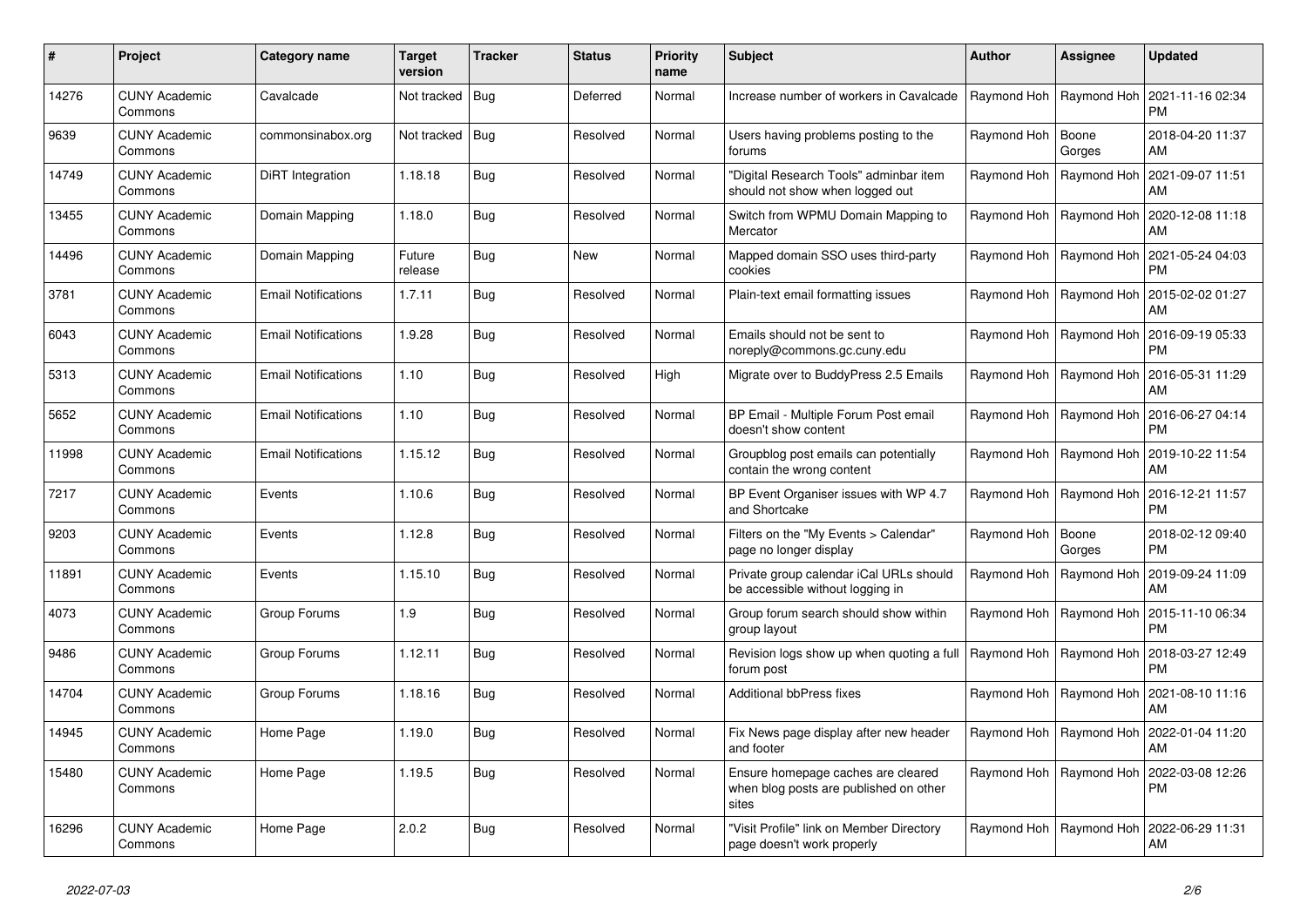| #     | Project                         | Category name                  | <b>Target</b><br>version | <b>Tracker</b> | <b>Status</b> | Priority<br>name | <b>Subject</b>                                                                           | <b>Author</b>             | Assignee                  | Updated                       |
|-------|---------------------------------|--------------------------------|--------------------------|----------------|---------------|------------------|------------------------------------------------------------------------------------------|---------------------------|---------------------------|-------------------------------|
| 13497 | <b>CUNY Academic</b><br>Commons | Internal Tools and<br>Workflow | 1.17.6                   | <b>Bug</b>     | Resolved      | Normal           | Remove Elemental theme cache files                                                       |                           | Raymond Hoh   Raymond Hoh | 2020-10-27 11:00<br>AM        |
| 15145 | <b>CUNY Academic</b><br>Commons | Layout                         | 1.19.1                   | <b>Bug</b>     | Resolved      | Normal           | Sitewide footer navigation shows all<br>sub-menu items instead of just primary<br>ones   | Raymond Hoh               | Raymond Hoh               | 2022-01-04 08:09<br>PM        |
| 15213 | <b>CUNY Academic</b><br>Commons | Layout                         | 1.19.2                   | <b>Bug</b>     | Resolved      | Normal           | Layout for some group interior pages not<br>floating to the right                        |                           | Raymond Hoh   Raymond Hoh | 2022-01-24 06:59<br>PM        |
| 10421 | <b>CUNY Academic</b><br>Commons | Meta                           | 1.15                     | Feature        | Resolved      | Normal           | Creative Commons license needs to be<br>updated?                                         | Raymond Hoh   Matt Gold   |                           | 2019-05-07 02:30<br>РM        |
| 3546  | <b>CUNY Academic</b><br>Commons | My Commons                     | 1.7                      | <b>Bug</b>     | Resolved      | High             | My Commons - New user sees all site<br>activity for "Everything" and "My Sites"<br>tabs  |                           | Raymond Hoh   Raymond Hoh | 2014-10-10 03:12<br>PM        |
| 3792  | <b>CUNY Academic</b><br>Commons | My Commons                     | 1.7.13                   | Bug            | Resolved      | Normal           | My Commons adjustments for<br>BuddyPress 2.2                                             | Raymond Hoh               | Raymond Hoh               | 2015-02-21 06:48<br>РM        |
| 4083  | <b>CUNY Academic</b><br>Commons | My Commons                     | 1.8.1                    | Bug            | Resolved      | Normal           | My Commons: New users see empty<br>'group joined" activity items                         | Raymond Hoh               | Raymond Hoh               | 2015-05-26 09:37<br>AM        |
| 9011  | <b>CUNY Academic</b><br>Commons | My Commons                     | 1.12.6                   | <b>Bug</b>     | Resolved      | Normal           | My Commons - Fix "About My Commons"<br>link                                              | Raymond Hoh   Raymond Hoh |                           | 2018-01-09 11:13<br>AM        |
| 14909 | <b>CUNY Academic</b><br>Commons | Performance                    | 1.19.0                   | Bug            | Resolved      | Normal           | Reducing DB queries and asset loading<br>on the main site                                | Raymond Hoh               | Raymond Hoh               | 2022-01-04 10:30<br>AM        |
| 15144 | <b>CUNY Academic</b><br>Commons | Performance                    | 1.19.1                   | Bug            | Resolved      | Normal           | Move logged-in user checks for bbPress<br>BP Notification Grabber later down the<br>page | Raymond Hoh               | Raymond Hoh               | 2022-01-11 04:41<br>PM        |
| 14908 | <b>CUNY Academic</b><br>Commons | Performance                    |                          | <b>Bug</b>     | New           | Normal           | Stale object cache on cdev                                                               | Raymond Hoh               | Boone<br>Gorges           | 2021-12-07 09:45<br><b>AM</b> |
| 7815  | <b>CUNY Academic</b><br>Commons | Reply By Email                 | 1.10.14                  | Bug            | Resolved      | Normal           | RBE "Connect" button hangs                                                               | Raymond Hoh               | Raymond Hoh               | 2017-03-21 12:59<br>PM        |
| 8000  | <b>CUNY Academic</b><br>Commons | Reply By Email                 | 1.10.17                  | Bug            | Resolved      | Normal           | Issues with RBE email sent date                                                          |                           | Raymond Hoh   Raymond Hoh | 2017-04-20 10:32<br>PM        |
| 8891  | <b>CUNY Academic</b><br>Commons | Reply By Email                 | 1.12.1                   | Design/UX      | Resolved      | Normal           | Usability improvements for RBE Forum<br>Attachments                                      | Raymond Hoh               | Raymond Hoh               | 2017-11-13 06:07<br>PM        |
| 9066  | <b>CUNY Academic</b><br>Commons | Reply By Email                 | 1.12.6                   | Bug            | Resolved      | Normal           | RBE error email not firing for new topics<br>when attachment is too large                | Raymond Hoh               | Raymond Hoh               | 2018-01-08 04:49<br>PM        |
| 9202  | <b>CUNY Academic</b><br>Commons | Reply By Email                 | 1.12.8                   | <b>Bug</b>     | Resolved      | Normal           | Attachment error emails missing topic<br>name                                            | Raymond Hoh               | Raymond Hoh               | 2018-02-13 10:49<br>AM        |
| 13332 | <b>CUNY Academic</b><br>Commons | Reply By Email                 | 1.17.4                   | <b>Bug</b>     | Resolved      | Normal           | 'Reply-To' email header can be corrupted<br>in WordPress 5.5                             | Raymond Hoh               | Raymond Hoh               | 2020-09-22 12:08<br>PM        |
| 13966 | CUNY Academic<br>Commons        | Reply By Email                 | 1.18.5                   | Bug            | Resolved      | High             | Replying by email to a trashed or<br>spammed forum topic causes a fatal error            | Raymond Hoh               | Raymond Hoh               | 2021-02-09 02:32<br>PM        |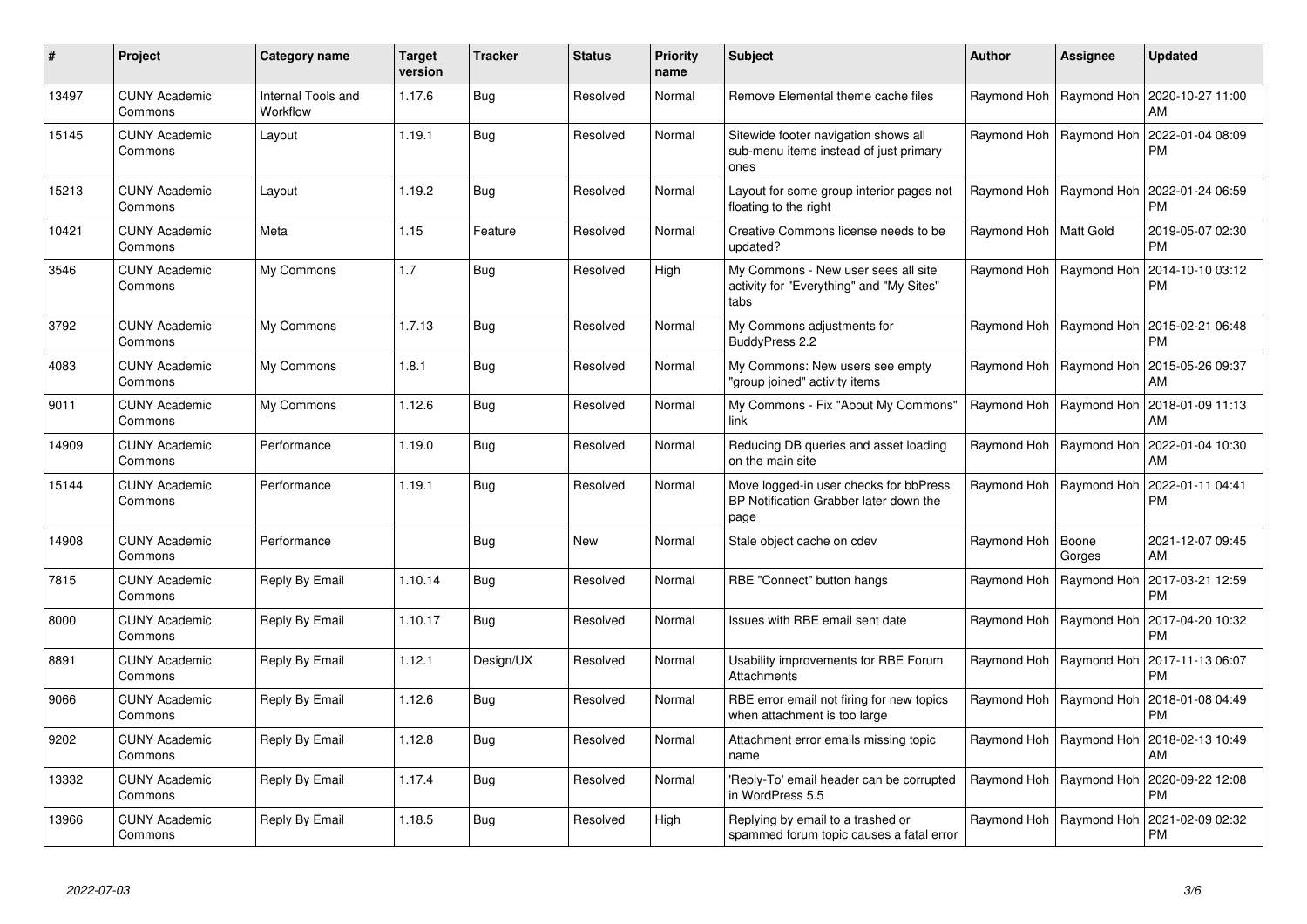| #     | Project                         | Category name           | <b>Target</b><br>version | <b>Tracker</b> | <b>Status</b> | <b>Priority</b><br>name | <b>Subject</b>                                                                                       | <b>Author</b>             | <b>Assignee</b>           | <b>Updated</b>                                     |
|-------|---------------------------------|-------------------------|--------------------------|----------------|---------------|-------------------------|------------------------------------------------------------------------------------------------------|---------------------------|---------------------------|----------------------------------------------------|
| 16177 | <b>CUNY Academic</b><br>Commons | Reply By Email          |                          | <b>Bug</b>     | New           | Normal                  | Switch to Inbound mode for RBE                                                                       | Raymond Hoh               | Raymond Hoh               | 2022-05-30 04:32<br>PM                             |
| 16176 | <b>CUNY Academic</b><br>Commons | Reply By Email          | Not tracked              | <b>Bug</b>     | Resolved      | Normal                  | Set up app password for GMail IMAP<br>account                                                        | Raymond Hoh   Boone       | Gorges                    | 2022-05-31 05:53<br>РM                             |
| 5850  | <b>CUNY Academic</b><br>Commons | Server                  | 1.9.22                   | <b>Bug</b>     | Resolved      | Normal                  | New server -<br>\$_SERVER['REMOTE_ADDR'] using<br>private IP instead of user IP                      | Raymond Hoh               | Raymond Hoh               | 2016-07-29 02:42<br><b>PM</b>                      |
| 5257  | <b>CUNY Academic</b><br>Commons | Social Paper            | 1.9.9                    | Bug            | Resolved      | Normal                  | Social Paper: Comment indicator<br>disappears after adding a comment to a<br>paragraph with no count |                           | Raymond Hoh   Raymond Hoh | 2016-02-25 03:07<br>РM                             |
| 9177  | <b>CUNY Academic</b><br>Commons | Social Paper            | 1.12.8                   | <b>Bug</b>     | Resolved      | Normal                  | Social Paper directory not showing any<br>papers                                                     | Raymond Hoh               | Raymond Hoh               | 2018-02-13 01:10<br>РM                             |
| 15029 | <b>CUNY Academic</b><br>Commons | Social Paper            | 1.18.24                  | Bug            | Resolved      | Normal                  | Social papers with post passwords should<br>not record 'new_cacsp_edit' activity items               | Raymond Hoh   Raymond Hoh |                           | 2021-12-02 04:15<br>РM                             |
| 16313 | <b>CUNY Academic</b><br>Commons | Social Paper            | 2.0.2                    | <b>Bug</b>     | Resolved      | Normal                  | "My Papers" admin nav should be<br>removed for users without any papers                              |                           | Raymond Hoh   Raymond Hoh | 2022-06-29 11:31<br>AM                             |
| 11164 | <b>CUNY Academic</b><br>Commons | Spam/Spam<br>Prevention | 1.14.7                   | Bug            | Resolved      | Normal                  | Anonymous blog comments are empty                                                                    |                           | Raymond Hoh   Raymond Hoh | 2019-02-26 02:04<br><b>PM</b>                      |
| 5836  | <b>CUNY Academic</b><br>Commons | Upgrades                | 1.9.22                   | Bug            | Resolved      | Normal                  | Memcached caching strategy on new<br>server                                                          |                           | Raymond Hoh   Raymond Hoh | 2016-07-26 01:45<br>РM                             |
| 788   | <b>CUNY Academic</b><br>Commons | WordPress (misc)        | 1.2.3                    | <b>Bug</b>     | Resolved      | Low                     | bp-nelo/functions.php - Remove<br>redundant BP textdomain call                                       | Raymond Hoh               | Raymond Hoh               | 2011-06-02 05:05<br>РM                             |
| 787   | <b>CUNY Academic</b><br>Commons | WordPress (misc)        | 1.3                      | <b>Bug</b>     | Resolved      | Low                     | bp-nelo/footer.php - Remove<br>"get_option('tn_wpmu_goggle_code')" line                              | Raymond Hoh   Boone       | Gorges                    | 2011-06-06 09:37<br><b>AM</b>                      |
| 1856  | <b>CUNY Academic</b><br>Commons | WordPress (misc)        | 1.4                      | <b>Bug</b>     | Resolved      | Normal                  | htpasswd on cdev conflicting with WP<br>cron                                                         | Raymond Hoh               | Raymond Hoh               | 2012-04-24 03:19<br>РM                             |
| 2054  | <b>CUNY Academic</b><br>Commons | WordPress (misc)        | 1.4.3                    | Bug            | Resolved      | Normal                  | Fix errors in BP External Activity                                                                   |                           | Raymond Hoh   Raymond Hoh | 2012-08-23 01:27<br><b>PM</b>                      |
| 2263  | <b>CUNY Academic</b><br>Commons | WordPress (misc)        | 1.4.13                   | <b>Bug</b>     | Resolved      | Normal                  | Google Docs Shortcode doesn't support<br>older presentations                                         |                           | Raymond Hoh   Raymond Hoh | 2012-12-11 06:48<br>PM                             |
| 3780  | <b>CUNY Academic</b><br>Commons | WordPress (misc)        | 1.10                     | Bug            | Resolved      | Normal                  | wp-login.php template styling                                                                        |                           | Raymond Hoh   Raymond Hoh | 2016-08-24 06:30<br>AM                             |
| 11250 | <b>CUNY Academic</b><br>Commons | WordPress (misc)        | 1.14.11                  | Feature        | Resolved      | Normal                  | Update assets needed for GCDI site                                                                   |                           |                           | Raymond Hoh   Raymond Hoh   2019-04-23 09:27<br>AM |
| 11297 | <b>CUNY Academic</b><br>Commons | WordPress (misc)        | 1.14.11                  | <b>Bug</b>     | Resolved      | Normal                  | Two versions of the same plugin and<br>theme exist                                                   | Raymond Hoh   Boone       | Gorges                    | 2019-04-23 10:44<br>AM                             |
| 11855 | <b>CUNY Academic</b><br>Commons | WordPress (misc)        | 1.15.10                  | <b>Bug</b>     | Resolved      | Normal                  | "More Privacy Options" message not<br>showing on login page                                          |                           | Raymond Hoh   Raymond Hoh | 2019-09-24 11:09<br>AM                             |
| 12551 | <b>CUNY Academic</b><br>Commons | WordPress (misc)        | 1.17.0                   | <b>Bug</b>     | Resolved      | Normal                  | Preparing for PHP 7.4                                                                                | Raymond Hoh               |                           | 2020-07-14 01:13<br><b>PM</b>                      |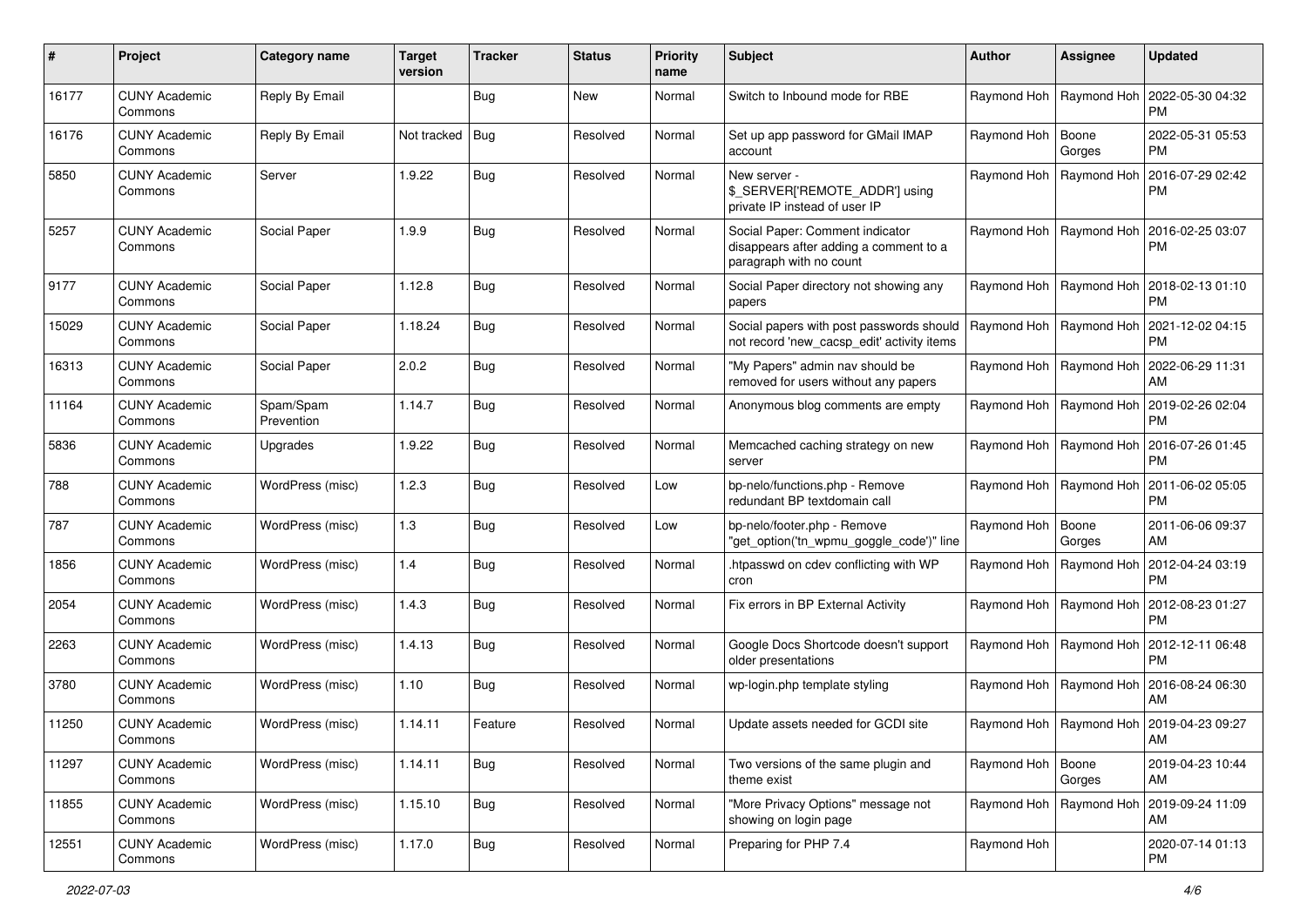| #     | Project                         | <b>Category name</b>     | <b>Target</b><br>version | <b>Tracker</b> | <b>Status</b> | <b>Priority</b><br>name | Subject                                                                                    | <b>Author</b>              | <b>Assignee</b>           | <b>Updated</b>                                            |
|-------|---------------------------------|--------------------------|--------------------------|----------------|---------------|-------------------------|--------------------------------------------------------------------------------------------|----------------------------|---------------------------|-----------------------------------------------------------|
| 14299 | <b>CUNY Academic</b><br>Commons | WordPress (misc)         | 1.18.8                   | <b>Bug</b>     | Resolved      | Normal                  | Remove Site Health scheduled task                                                          |                            | Raymond Hoh   Raymond Hoh | 2021-04-09 06:57<br><b>PM</b>                             |
| 15700 | <b>CUNY Academic</b><br>Commons | WordPress (misc)         | 2.0.0                    | Feature        | Resolved      | Normal                  | Add leave site functionality to "Dashboard<br>> My Sites" in admin area                    |                            | Raymond Hoh   Raymond Hoh | 2022-05-26 11:36<br>AM                                    |
| 16255 | <b>CUNY Academic</b><br>Commons | WordPress (misc)         |                          | <b>Bug</b>     | New           | Normal                  | Need to define 'MULTISITE' constant in<br>wp-config.php                                    | Raymond Hoh                |                           | 2022-06-19 09:31<br>AM                                    |
| 7825  | <b>CUNY Academic</b><br>Commons | WordPress (misc)         | Not tracked   Bug        |                | Rejected      | High                    | WP Cron fails to spawn on production                                                       | Raymond Hoh                |                           | 2017-03-27 05:56<br><b>PM</b>                             |
| 5975  | <b>CUNY Academic</b><br>Commons | <b>WordPress Plugins</b> | 1.11                     | <b>Bug</b>     | Resolved      | Normal                  | Audit all mail plugins on the Commons                                                      | Raymond Hoh   Daniel Jones |                           | 2016-12-13 08:57<br><b>PM</b>                             |
| 9810  | <b>CUNY Academic</b><br>Commons | <b>WordPress Plugins</b> | 1.13.2                   | <b>Bug</b>     | Resolved      | Normal                  | Yoast SEO doesn't support the Guest<br>Authors feature of Co-Authors Plus                  |                            | Raymond Hoh   Raymond Hoh | 2018-05-22 11:56<br>AM                                    |
| 10564 | <b>CUNY Academic</b><br>Commons | <b>WordPress Plugins</b> | 1.14.1                   | <b>Bug</b>     | Resolved      | Normal                  | PHP 7.2 Incompatibility Problems                                                           |                            | Raymond Hoh   Raymond Hoh | 2018-11-19 10:06<br>AM                                    |
| 11335 | <b>CUNY Academic</b><br>Commons | <b>WordPress Plugins</b> | 1.15                     | <b>Bug</b>     | Resolved      | Normal                  | Add mobile responsive styles for Creative<br>Commons license popup                         |                            | Raymond Hoh   Raymond Hoh | 2019-04-16 02:21<br><b>PM</b>                             |
| 12240 | <b>CUNY Academic</b><br>Commons | <b>WordPress Plugins</b> | 1.16.3                   | <b>Bug</b>     | Resolved      | Normal                  | wp-ms-request-membership not added<br>properly as a git submodule                          |                            | Raymond Hoh   Raymond Hoh | 2019-12-27 01:05<br><b>PM</b>                             |
| 12594 | <b>CUNY Academic</b><br>Commons | <b>WordPress Plugins</b> | 1.16.9                   | <b>Bug</b>     | Resolved      | Normal                  | Remove Backtype Connect plugin                                                             |                            | Raymond Hoh   Raymond Hoh | 2020-04-14 11:20<br>AM                                    |
| 12606 | <b>CUNY Academic</b><br>Commons | <b>WordPress Plugins</b> | 1.16.9                   | <b>Bug</b>     | Resolved      | Normal                  | Disable PHP sessions for Custom<br>Sidebars plugin                                         |                            | Raymond Hoh   Raymond Hoh | 2020-04-14 11:20<br>AM                                    |
| 12654 | <b>CUNY Academic</b><br>Commons | <b>WordPress Plugins</b> | 1.16.9                   | Feature        | Resolved      | Normal                  | Update Google Docs Shortcode to v0.5                                                       |                            | Raymond Hoh   Raymond Hoh | 2020-04-14 11:20<br>AM                                    |
| 12850 | <b>CUNY Academic</b><br>Commons | <b>WordPress Plugins</b> | 1.16.14                  | <b>Bug</b>     | Resolved      | Normal                  | Event Tickets plugin calls<br>wp_cache_flush() after every ticket<br>addition              |                            | Raymond Hoh   Raymond Hoh | 2020-06-09 11:56<br>AM                                    |
| 13721 | <b>CUNY Academic</b><br>Commons | <b>WordPress Plugins</b> | 1.18.1                   | Bug            | Resolved      | Normal                  | Update Contact Form 7                                                                      |                            | Raymond Hoh   Raymond Hoh | 2020-12-17 08:41<br><b>PM</b>                             |
| 15254 | <b>CUNY Academic</b><br>Commons | <b>WordPress Plugins</b> | 1.19.3                   | <b>Bug</b>     | Resolved      | Normal                  | Event Tickets plugin can create new user<br>accounts and bypass BuddyPress<br>registration |                            | Raymond Hoh   Raymond Hoh | 2022-02-08 02:38<br><b>PM</b>                             |
| 16319 | <b>CUNY Academic</b><br>Commons | <b>WordPress Plugins</b> | 2.0.3                    | <b>Bug</b>     | New           | Normal                  | Request for Events Calendar Pro 5.14.2<br>update                                           |                            |                           | Raymond Hoh   Raymond Hoh   2022-07-01 04:16<br>PM        |
| 3691  | <b>CUNY Academic</b><br>Commons | <b>WordPress Plugins</b> | Future<br>release        | Bug            | New           | Normal                  | WPMU Domain Mapping Debugging on<br>cdev                                                   | Raymond Hoh   Matt Gold    |                           | 2014-12-12 09:04<br>AM                                    |
| 3939  | <b>CUNY Academic</b><br>Commons | <b>WordPress Plugins</b> | Future<br>release        | Bug            | Hold          | Normal                  | Activity stream support for Co-Authors<br>Plus plugin                                      |                            | Raymond Hoh   Raymond Hoh | 2015-11-09 06:13<br><b>PM</b>                             |
| 3402  | <b>CUNY Academic</b><br>Commons | <b>WordPress Themes</b>  | 1.6.14                   | <b>Bug</b>     | Resolved      | Normal                  | Clicking subnav tabs on "News" tab does<br>not work                                        |                            |                           | Raymond Hoh   Raymond Hoh   2014-08-25 10:09<br><b>PM</b> |